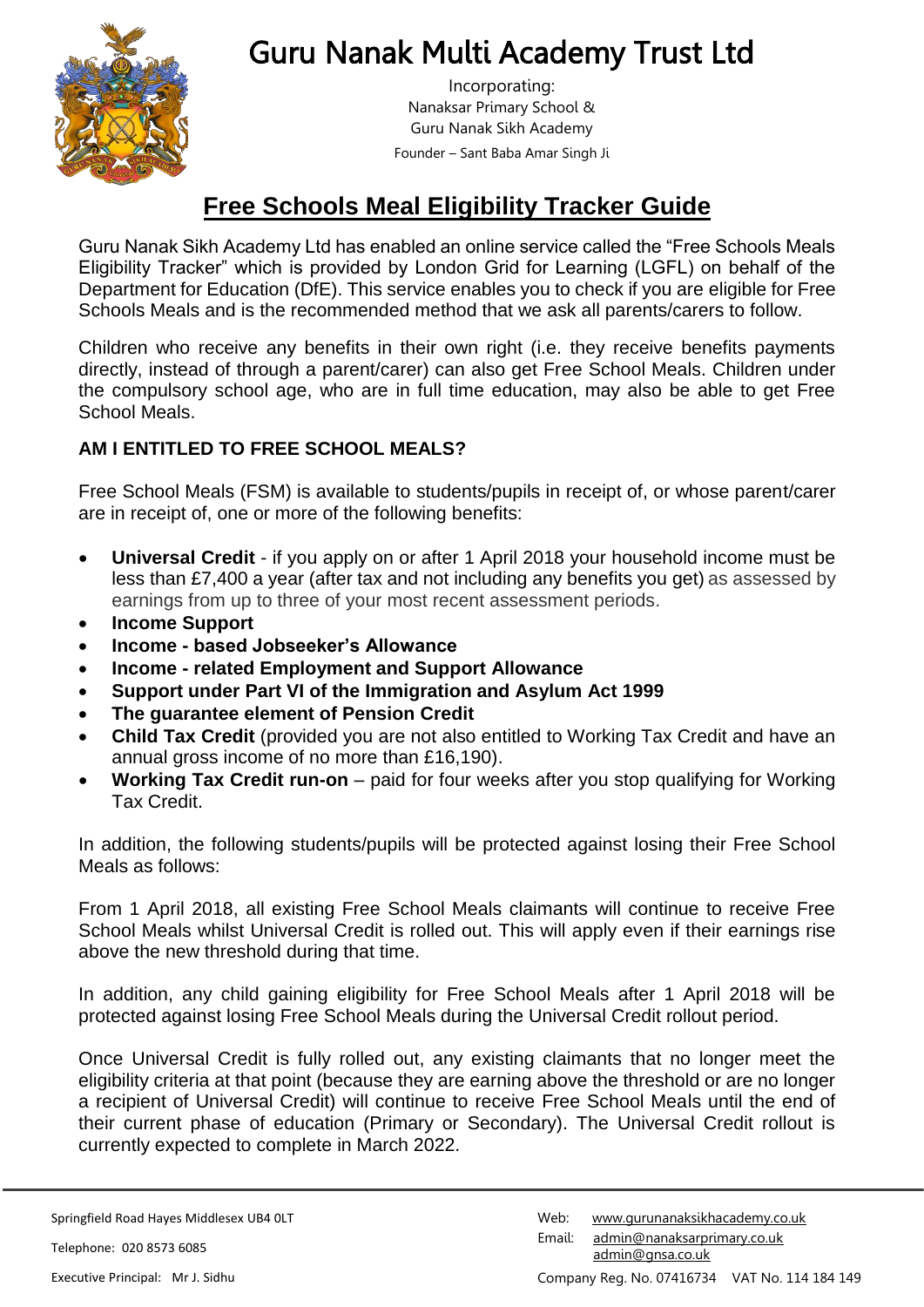A student/pupil is only eligible to receive a Free School Meal when a claim for the meal has been made on their behalf and their eligibility has been verified by the school where they are enrolled or by the Local Authority.

This information was correct as at 26<sup>th</sup> January 2021.

### **[HOW DO I KNOW IF MY CHILD'S FREE SCHOOL MEAL IS PROTECTED?](https://pps.lgfl.org.uk/FAQ.aspx)**

**From 1 April 2018, the Department for Education has made changes to the Universal Credit Thresholds. Any child eligible for Free School Meals before this date will be protected until 31 March 2022.**

The data from the DWP does not reflect the fact that a child is protected, so the eligibility checker will return a 'Not Eligible' result for these children. This is determined by the date the child was in receipt of the Free School Meal. Parents may be asked to provide proof of their benefit start date by their child's school.

#### **The following guide will show you how to access the system in a simple step by step process.**

- 1. Go to the main Guru Nanak Sikh Academy Ltd website:- [\(http://www.gurunanaksikhacademy.co.uk/\)](http://www.gurunanaksikhacademy.co.uk/)
- 2. Click on either "**Secondary Phase**" or "**Primary Phase**"
- 3. Now click on "**Parents**" from the top menu
- 4. From the left hand menu, click on the "**Free School Meal Checker**" option
- 5. This will now display the instructions page click anywhere on the image to open the live service.





6. Click on the "**Check eligibility**" button